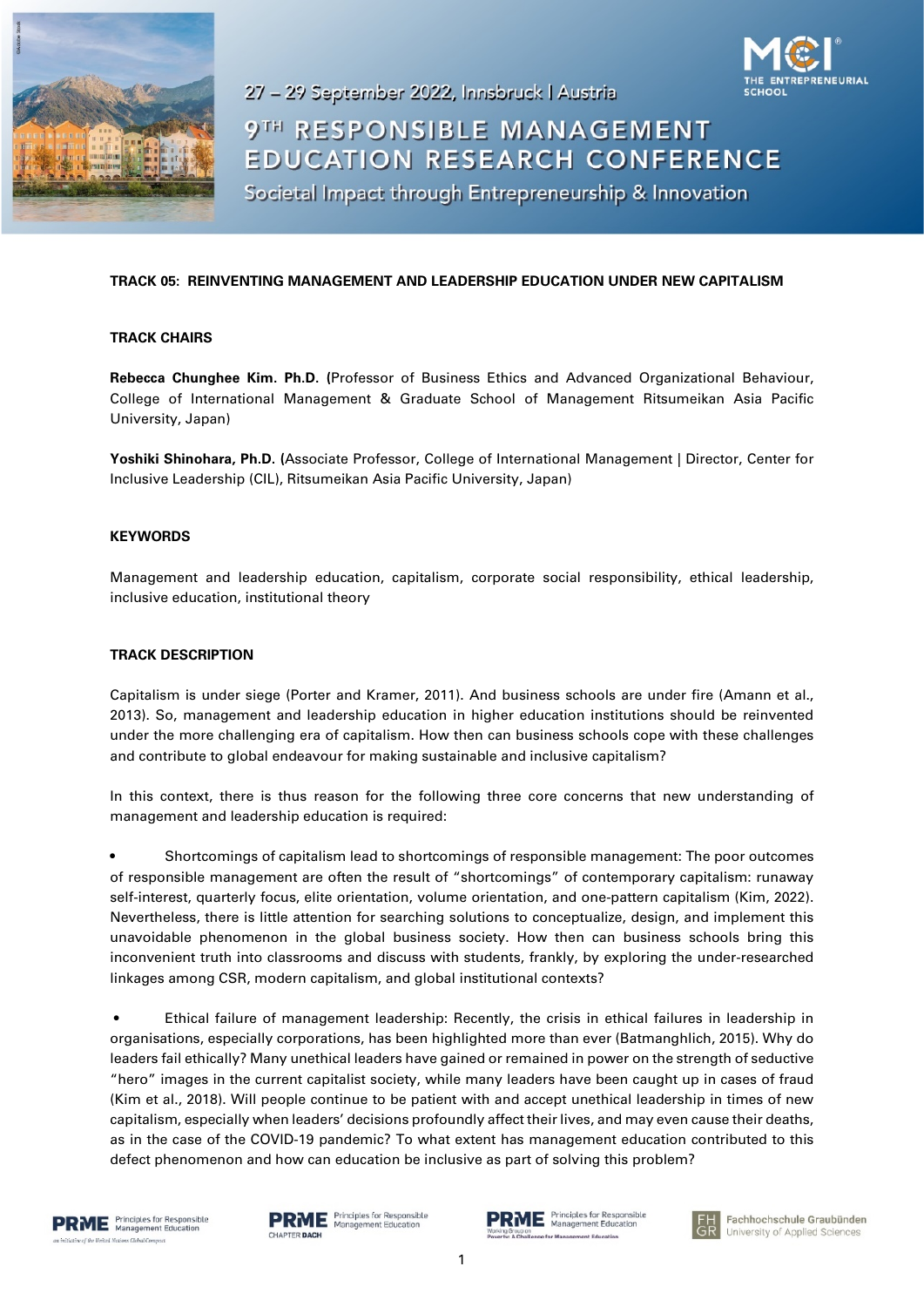



9TH RESPONSIBLE MANAGEMENT **EDUCATION RESEARCH CONFERENCE** Societal Impact through Entrepreneurship & Innovation

• Academic responsibility under new capitalism unexamined: The irresponsible and insensitive behaviour of business leaders worldwide shows that business is an under-professionalised occupation today (Zsolnai, 2009). Who has the biggest responsibility of business's unethical incidents in current capitalist systems? Business school faculties are, at best, guilty! (Mitroff, 2004). For instance, who has the biggest responsibility for the fake news items that are mass produced by Facebook? Platforms, reporters, management, or users who do not have the capability of filtering? Is vaccine mandate ethical in private enterprise? There are continuously emerging questions, which students should ponder and seek to find solutions for better leadership of the future. How is education in business schools reflective and responsive to the needs of challenging economy systems? How can Deans be brought on board for timely improvement of responsible management curricula?

27 - 29 September 2022, Innsbruck | Austria

The track welcomes papers, which address these questions about the thought-provoking debates of management and leadership education in a more challenging era of capitalism.

We especially encourage papers that generate new insights into the education embeddedness of the management and leadership related topics, and the consequences of such embeddedness on managerial processes, structures and outcomes under contemporary capitalism.

Possible topics for papers include but are not limited to:

- Analysis of new management education under new capitalism
- Management education in broad or selected issues such as CSR, ESG, SDGs, inclusive leadership, climate change, human rights, meritocracy, oligarchy, and related topics
- Chronic ethical failure of 'successful' business leaders (Bathsheba syndrome)
- Limit of business schools' education of utilitarian approach of capitalism
- Dilemmas of business between law and ethics; and how to teach it
- International, national and comparative perspectives of management education
- How to incorporate management theories into teaching and learning activities
- The role of integrity and inclusivity in management education as the way forward

#### *Relevance of the track & significance of contributions:*

The track welcomes interdisciplinary research not only from management but also economy and other fields. Participants will challenge each other about their recommendations for future research, practice and education implications relating to expected new directions of a sustainable global economy. So, the track will help scholars to prepare new directions of education in new capitalism – fundamentally it helps future global leaders who will lead through paradox after an unprecedented global pandemic.